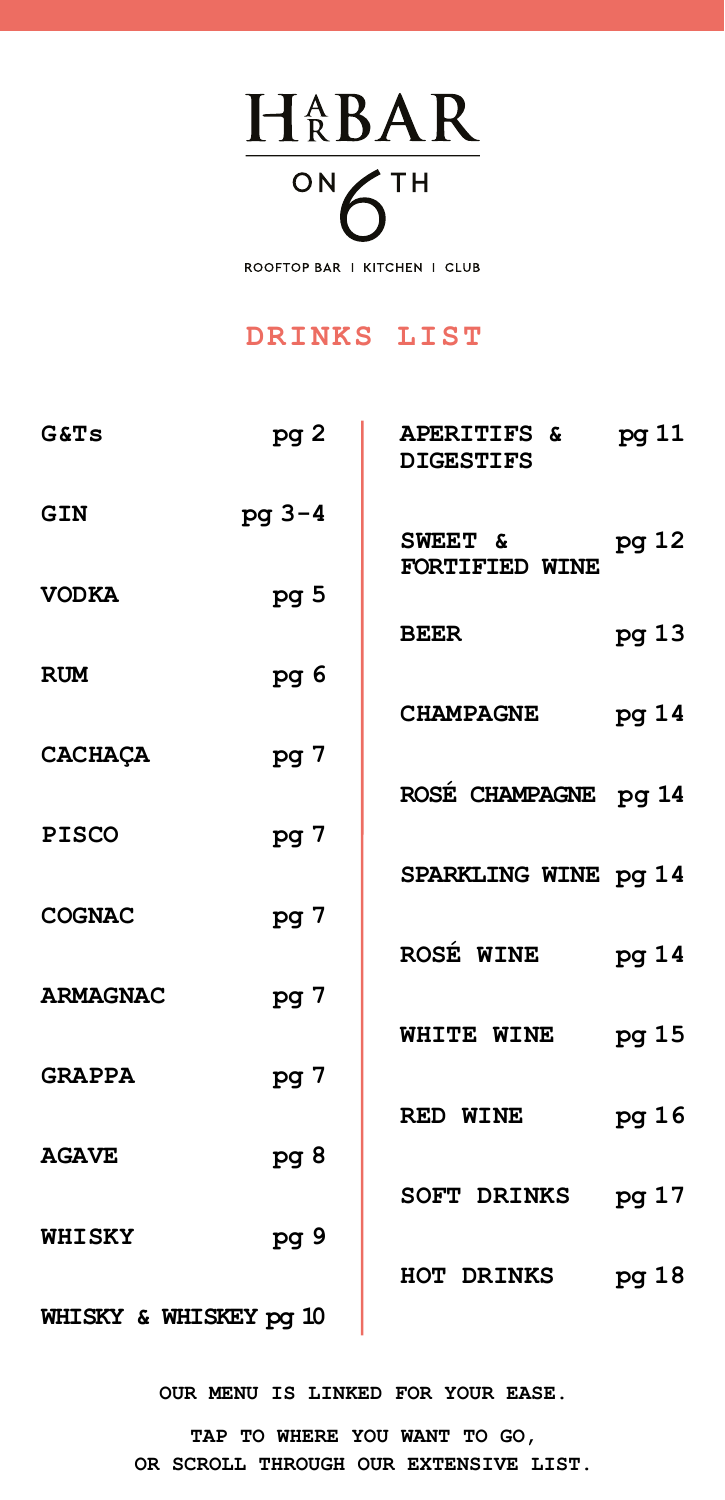## <span id="page-1-0"></span>**MERMAID PINK,** *ENGLAND, 38%* **13** FEVER-TREE NATURALLY LIGHT TONIC, BLACKBERRY, ORANGE PEEL, NUTMEG **COTSWOLDS,** *ENGLAND, 46%* **13** FEVER-TREE MEDITERRANEAN TONIC, LAVENDER, GRAPEFRUIT WEDGE **BROOKLYN,** *UNITED STATES, 40%* **14** FEVER-TREE NATURALLY LIGHT TONIC, TOMATO **G&TS | HARBAR SEASONAL SERVES 50ml**

CHERRY, CORIANDER **HENDRICKS NEPTUNIA - LIMITED EDITION,** *SCOTLAND, 43.4%* **13** FEVER-TREE AROMATIC TONIC, DEHYDRATED CRANBERRY, CAPERBERRY, MINT

**TARQUIN'S CROCUS,** *ENGLAND, 42%* **14** FEVER-TREE ELDERFLOWER TONIC, MIX PEPPERS

**SLINGSBY RHUBARB,** *ENGLAND, 40%* **14** FEVER-TREE RHUBARB & RASPBERRY, DRAGON FRUIT, **MTNT** 

**INVERROCHE CLASSIC,** *SOUTH AFRICA, 43%* **14** FEVER-TREE MEDITERRANEAN TONIC, ORANGE PEEL, OLIVE, CARDAMOM

**135' EAST HYŌGO,** *JAPAN, 42%* **14** FEVER-TREE PREMIUM INDIAN TONIC, KUMQUAT, SAGE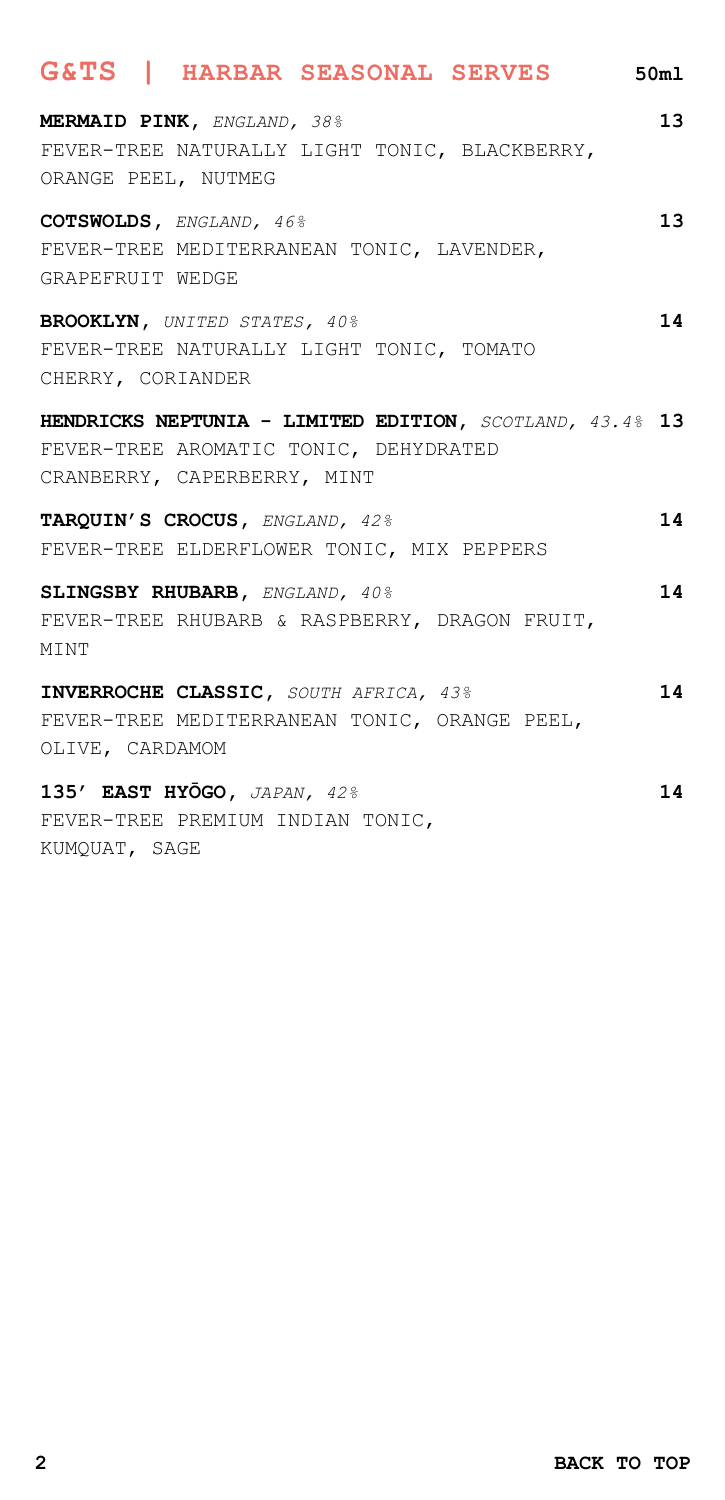<span id="page-2-0"></span>

| GIN   ACCLAMED & PECULIAR                   | 25m1           |
|---------------------------------------------|----------------|
| MERMAID GIN, ENGLAND, 42%                   | 6              |
| BERKELEY SQUARE, ENGLAND, 46%               | 13             |
| CITADELLE NO MISTAKE OLD TOM, FRANCE, 46%   | 7.5            |
| FOUR PILLARS BLOODY SHIRAZ, AUSTRALIA, 37.8 | $\overline{7}$ |
| MONKEY 47 SCHWARZWALD DRY, GERMANY, 47%     | 7.5            |
| PROCERA, KENYA, 44%                         | 13             |
| ST. GEORGE TERROIR, UNITED STATES, 45%      | 7              |
| TANQUERAY NO.10, SCOTLAND, 47.3%            | 6              |
| THE ARTISAN, CROATIA, 44%                   | 11             |
| GIN MARE CAPRI, SPAIN, 42.7%                | 10             |

### **GIN | CITRUS & REFINED 25ml**

**AVIATION AMERICAN GIN,** *UNITED STATES, 42%* **6 BROOKLYN GIN,** *UNITED STATES, 40%* **6.5 CHASE ELEGANT 48,** *ENGLAND, 48%* **7 KI NO BI KYOTO DRY,** *JAPAN, 45.7%* **7 LE TRIBUTE,** *SPAIN, 43%* **7 NO.3,** *ENGLAND, 46%* **6.5 ROKU,** *JAPAN, 43%* **6 SALCOMBE 'START POINT',** *ENGLAND, 44%* **6 INVERROCHE CLASSIC,** *SOUTH AFRICA, 43%* **6.5 VII HILLS,** *ITALY, 43%* **6**

# **GIN | FRAGRANT & SPICY 25ml**

**135' EAST HYOGO,** *JAPAN, 42%* **6.5 AUDEMUS PINK PEPPER,** *FRANCE, 44%* **7 COTSWOLDS NON-CHILL FILTERED,** *ENGLAND, 46%* **6 CONKER NAVY STRENGTH,** *ENGLAND, 57%* **6.5 DEL PROFESSORE CROCODILE,** *ITALY, 45%* **6.5 DRUMSHANBO GUNPOWDER,** *SCOTLAND, 43%* **9 TARQUIN'S THE CORNISH CROCUS,** *ENGLAND, 42%* **6.5**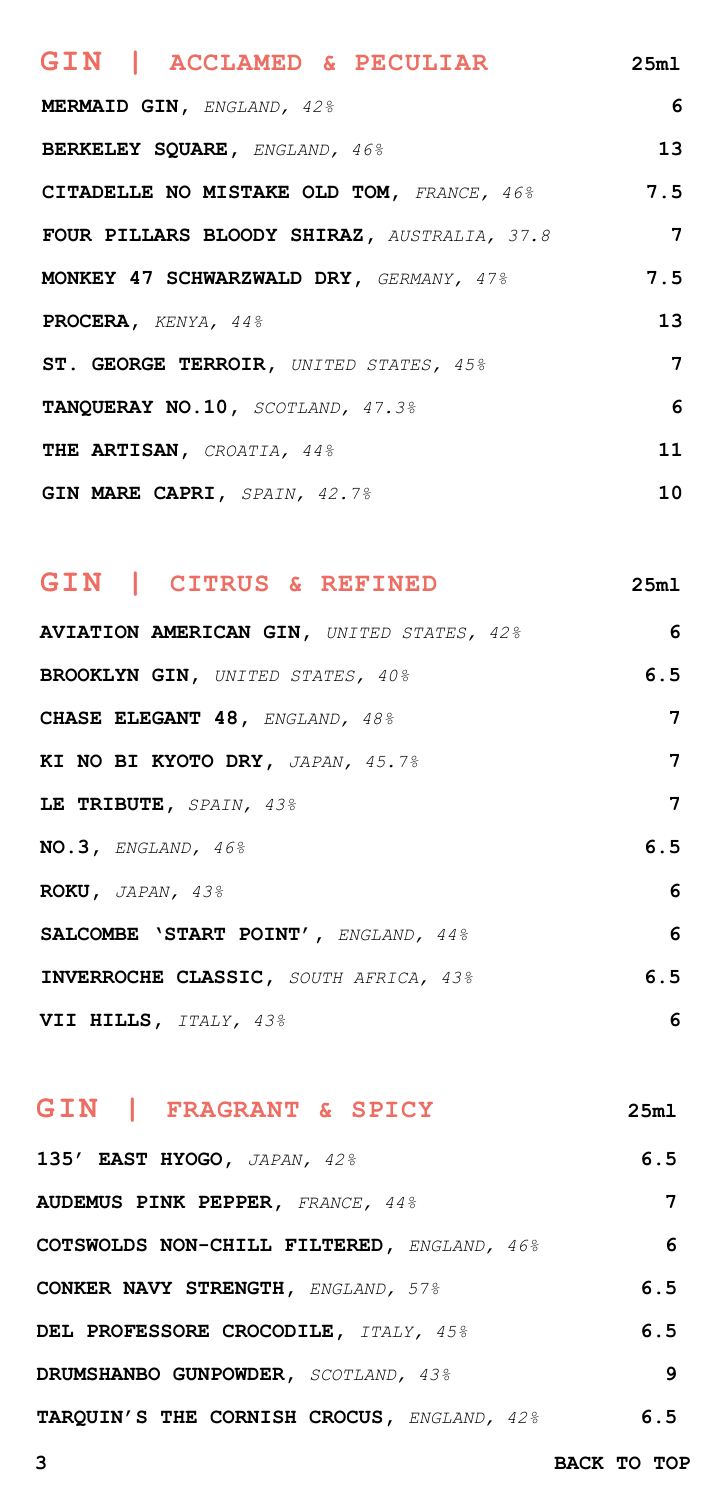| GIN   DELICATE & FLORAL                                  | 25ml |
|----------------------------------------------------------|------|
| <b>BOMBAY SAPPHIRE, ENGLAND, 40%</b>                     | 5    |
| FORD'S, ENGLAND, $45\frac{6}{3}$                         | 5    |
| COLOMBO, SRI LANKA, 43.1%                                | 6    |
| FOUR PILLARS OLIVE LEAF, AUSTRALIA, 43.8                 | 6.5  |
| ELEPHANT DRY, GERMANY, 45%                               | 7.5  |
| HENDRICK'S, SCOTLAND, 44%                                | 6    |
| HENDRICK'S NEPTUNIA - LIMITED EDITION, SCOTLAND, 43.4% 6 |      |
| NORDES ATLANTIC GALICIAN GIN, SPAIN, 38%                 | 6    |
| PORTER'S TROPICAL OLD TOM, SCOTLAND, 40%                 | 6    |
| THE BOTANIST, SCOTLAND, 46%                              | 6    |

## **GIN | LUSCIOUS & FRUITY 25ml**

| MERMAID PINK GIN, ENGLAND, 38%                 | 6   |
|------------------------------------------------|-----|
| CHASE SEVILLE ORANGE MARMALADE, ENGLAND, 48%   | 6   |
| CHASE PINK GRAPEFRUIT & POMELO, ENGLAND, 48%   | 6   |
| CHASE SLOE & MULBERRY. ENGLAND, 29.1%          | 7   |
| DEL PROFESSORE MADAME, ITALY, 42.9%            | 6.5 |
| SLINGSBY RHUBARB, ENGLAND, 40%                 | 6   |
| TARQUIN'S BRITISH BLACKBERRY, ENGLAND, 38%     | 6   |
| TARQUIN'S SUNSHINE BLOOD ORANGE, SCOTLAND, 38% | 6   |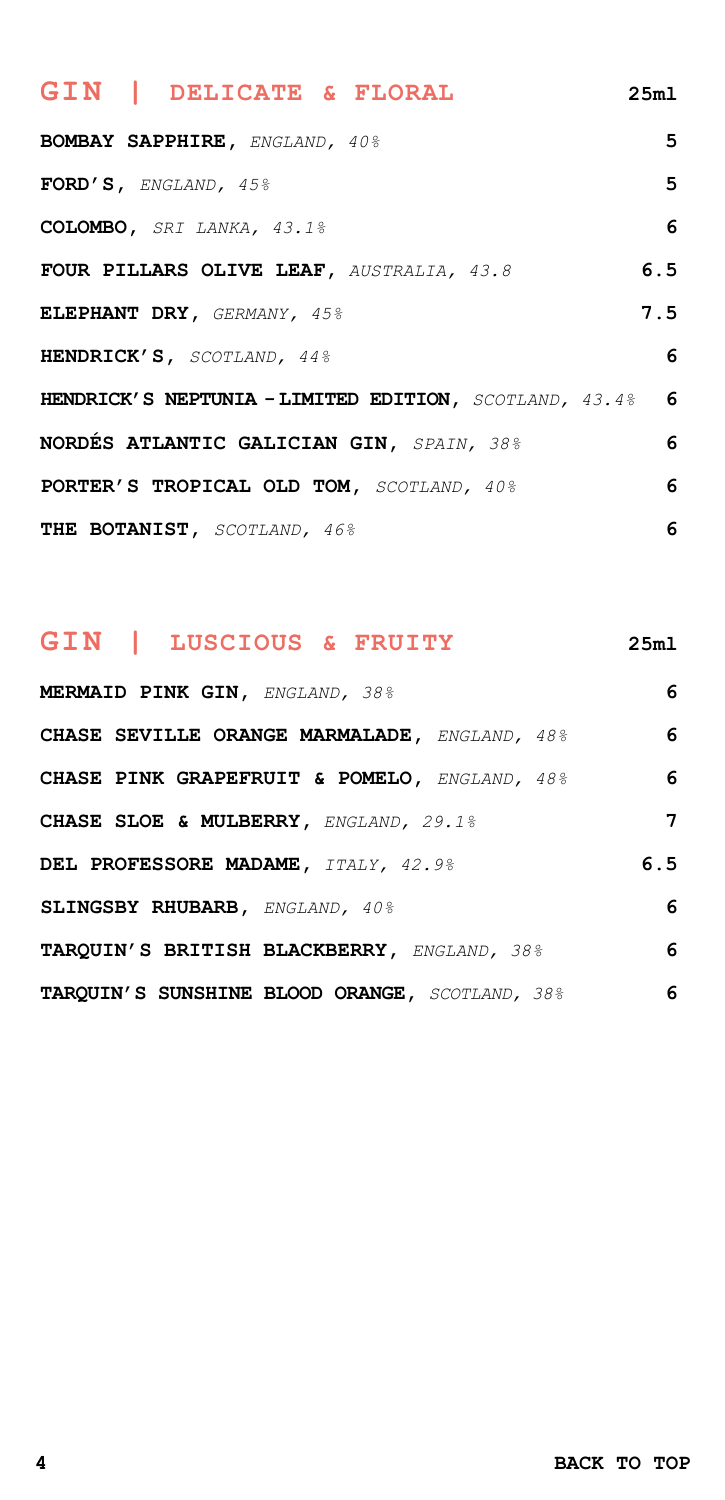# <span id="page-4-0"></span>**MERMAID SALT VODKA,** *UNITED KINGDOM, 40%* **6 BELVEDERE LAKE BARTĘŻEK,** *POLAND, 40%* **8 BELVEDERE SMOGÓRY FOREST,** *POLAND, 40%* **8 DISCARDED GRAPE,** *SCOTLAND, 40%* **6 HAKU,** *JAPAN, 40%* **5.5 L'ORBE,** *FRANCE, 40%* **20 STOLICHNAYA ELITE,** *LATVIA, 40%* **8 VODKA | OPULENT & MEMORABLE 25ml**

#### **VODKA | ELEGANT & CRISP 25ml**

| GREY GOOSE L'ORIGINAL, FRANCE, 40%  | 6   |
|-------------------------------------|-----|
| BELVEDERE HERITAGE 176, POLAND, 40% | 7   |
| BELVEDERE, POLAND, 40%              | 6   |
| $C\hat{I}ROC,$ FRANCE, 40%          | 7   |
| KAVKA, POLAND, 40%                  | 6   |
| FINLANDIA, FINLAND, 40%             | 5.  |
| REYKA, ICELAND, 40%                 | 6   |
| <b>ABSOLUT ELYX, SWEDEN, 42.3%</b>  | 6.5 |
| KONIK'S TAIL, POLAND, 40%           | 6.5 |

#### **VODKA | FLAVOURED & VIBRANT 25ml**

| GREY GOOSE LA POIRE, FRANCE, 40%  | 6.5 |
|-----------------------------------|-----|
| GREY GOOSE LE CITRON, FRANCE, 40% | 6.5 |
| GREY GOOSE L'ORANGE, FRANCE, 40%  | 6.5 |

### **NON-ALCOHOLIC | SPIRITS 25ml**

| EVERLEAF FOREST, ENGLAND, 0%   | 6 |
|--------------------------------|---|
| EVERLEAF MARINE, ENGLAND, 0%   | 6 |
| EVERLEAF MOUNTAIN, ENGLAND, 0% | 6 |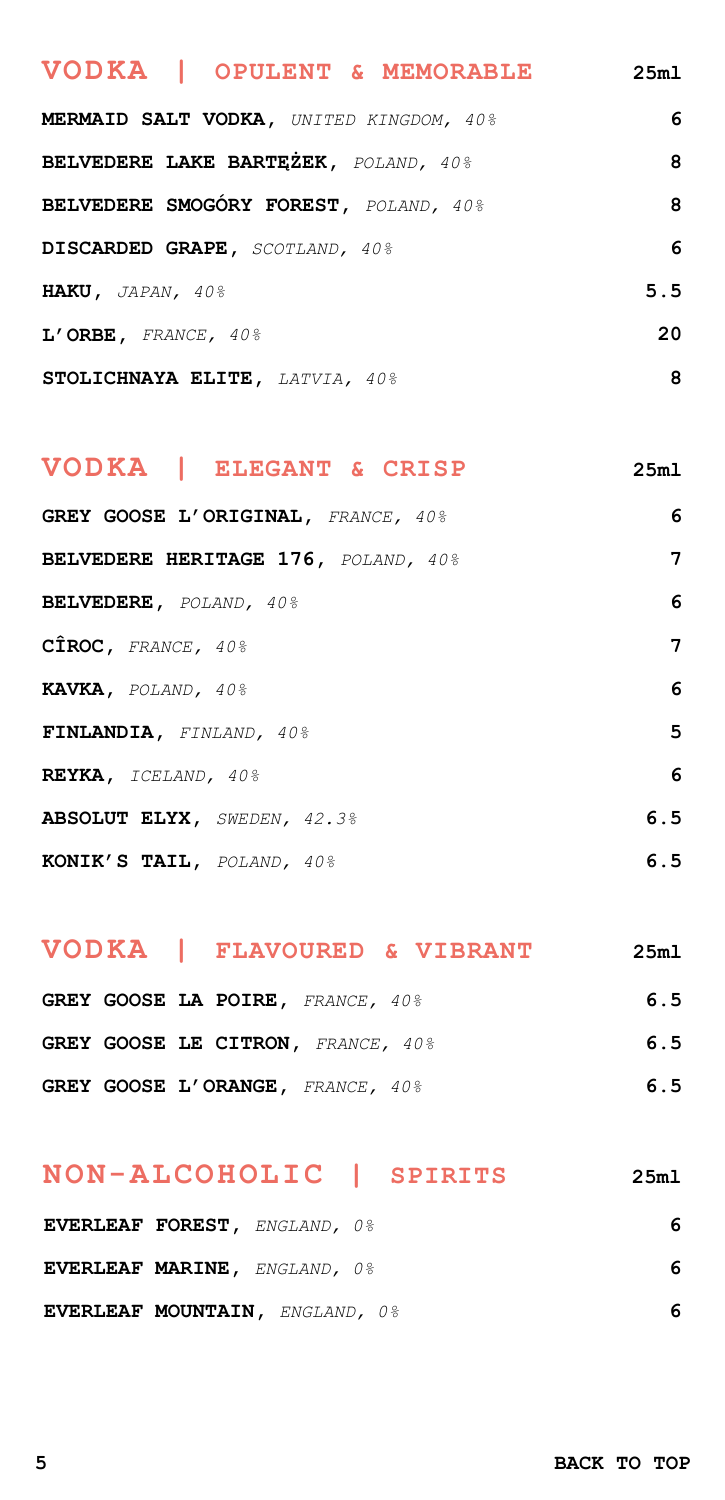# <span id="page-5-0"></span>**HMS VICTORY, ISLE OF WIGHT DISTILLERY,** *ENGLAND, 57%* **7 BACARDÍ FACUNDO PARAISO XA,** *CUBA, 40%* **39 BUMBU XO,** *BARBADOS, 40%* **7.5 DIPLOMÁTICO AMBASSADOR SELECTION,** *VENEZUELA, 47%* **28.5 DIPLOMÁTICO SINGLE VINTAGE 2005,** *VENEZUELA, 40%* **17.5 EMINENTE RESERVA,** *CUBA, 41.3%* **8 MOUNT GAY XO TRIPLE CASK BLEND,** *BARBADOS, 43%* **8.5 MOUNT GAY 1703,** *BARBADOS, 43%* **27.5 PLANTATION XO 20TH ANNIVERSARY,** *BARBADOS, 40%* **9.5 RON ZACAPA XO GRAN RESERVA ESPECIAL,** *GUATEMALA, 40%* **19.5 RON ZACAPA 23,** *GUATEMALA, 40%* **<b>10.5 9.5 DOORLY'S XO,** *BARBADOS, 43%* **7.5 RUM | EXCEPTIONAL & LONG AGE 25ml**

#### **RUM | RICH & AROMATIC 25ml**

| BACARDÍ RESERVA DIEZ, 10YO, CUBA, 40%                   | 8.5            |
|---------------------------------------------------------|----------------|
| <b>BACARDI SPICED, CUBA, 35%</b>                        | 5              |
| <b>BUMBU THE ORIGINAL, BARBADOS, 40%</b>                | 5.5            |
| DIPLOMÁTICO RESERVA EXCLUSIVA, VENEZUELA, 40%           | 6.5            |
| DISCARDED BANANA PEEL INFUSED RUM, SCOTLAND, 37.5%      | 6              |
| GOSLING'S BLACK SEAL, BERMUDA, 40%                      | 5              |
| MOUNT GAY BLACK BARREL DOUBLE CASK BLEND, BARBADOS, 43% | 6              |
| PLANTATION OVERPROOF O.F.T.D., BARBADOS, 69%            | $\overline{7}$ |
| PLANTATION PINEAPPLE STIGGINS' FANCY, BARBADOS, 40%     | 6.5            |
| SAILOR JERRY SPICED, U.S. VIRGIN ISLANDS, 40%           | 5              |

#### **RUM | FLORAL & ZESTY FRUITS 25ml**

| BACARDI CARTA BLANCA, CUBA, 37.5%                          | 5   |
|------------------------------------------------------------|-----|
| BACARDÍ COCONUT, CUBA, 32%                                 | 5   |
| BACARDÍ RESERVA OCHO, 8YO, CUBA, 40%                       | 6   |
| MOUNT GAY ECLIPSE HERITAGE BLEND, BARBADOS, 40%            | 5   |
| PLANTATION DARK DOUBLE AGED, BARBADOS, 40%                 | 5.5 |
| <b>PLANTATION PINEAPPLE STIGGINS' FANCY, BARBADOS, 40%</b> | 6.5 |
| TIDAL, ENGLAND, 40%                                        | 6   |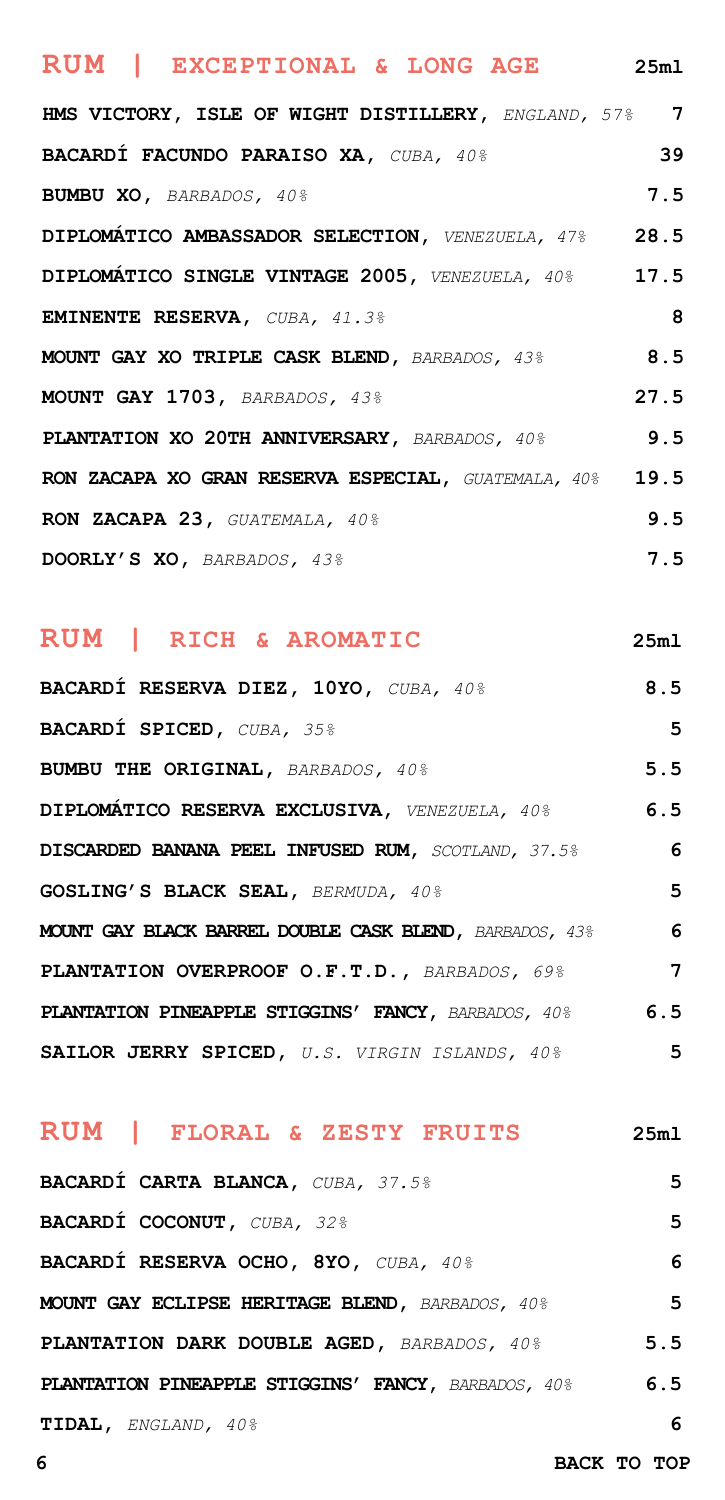### <span id="page-6-0"></span>**CACHAÇA 25ml**

**CAPUCANA,** *BRAZIL, 42%* **6**

### **PISCO 25ml**

|  | BARSOL, PRIMERO QUEBRANTA, PERU, 41.3% |  |  |  |  |
|--|----------------------------------------|--|--|--|--|
|--|----------------------------------------|--|--|--|--|

### **COGNAC 25ml**

| HENNESSY PARADIS, FRANCE, 40%              | 70  |
|--------------------------------------------|-----|
| HENNESSY VS, FRANCE, 40%                   | 7   |
| HENNESSY XO, FRANCE, 40%                   | 20  |
| MAXIME TRIJOL VSOP, FRANCE, 40%            | 7   |
| REMY MARTIN 1738, FRANCE, 40%              | 9   |
| REMY MARTIN VSOP, FRANCE, 40%              | 7   |
| REMY MARTIN XO, FRANCE, 40%                | 19  |
| RÉMY MARTIN LOUIS XIII, FRANCE, 40% (15ML) | 90  |
| RÉMY MARTIN LOUIS XIII, FRANCE, 40% (25ML) | 145 |
| RÉMY MARTIN LOUIS XIII, FRANCE, 40% (50ML) | 290 |

### **ARMAGNAC 25ml**

|  | BARON DE SIGOGNAC VSOP, FRANCE, 40% |  |  |  |
|--|-------------------------------------|--|--|--|
|  | BARON DE SIGOGNAC 10, FRANCE, 40%   |  |  |  |

### **GRAPPA 25ml**

**TOSOLINI DI MOSCATO,** *ITALY, 40%* **7**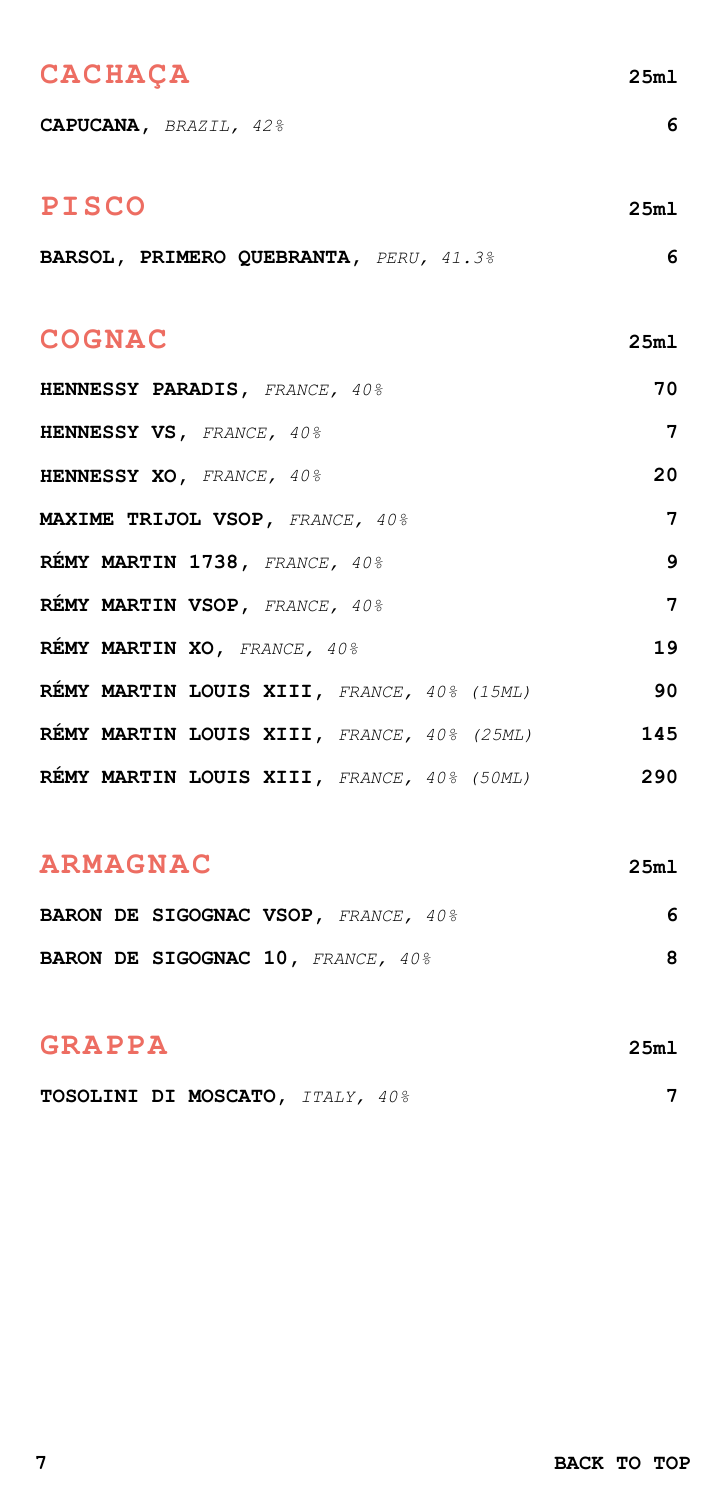<span id="page-7-0"></span>

| AGAVE   IRRESISTIBLE & LONG AGE  | 25m1 |
|----------------------------------|------|
| EL JIMADOR AÑEJO, JALISCO, 38%   | 6.5  |
| CLASE AZUL REPOSADO, OAXACA, 38% | 24   |
| DON JULIO 1942, JALISCO, 40%     | 23   |
| PATRÓN AÑEJO, JALISCO, 40%       | 10   |

# **EL JIMADOR BLANCO,** *JALISCO, 38%* **5 AGAVE | BRIGHT & FRESH NOTES 25ml**

| CLASE AZUL PLATA, OAXACA, 40% | 19 |
|-------------------------------|----|
| PATRÓN SILVER. JALISCO. 40%   |    |
| PATRÓN REPOSADO, JALISCO, 40% | q  |

| AGAVE   SMOKEY & CHARACTERFUL     | 25m1 |
|-----------------------------------|------|
| EL JIMADOR REPOSADO, JALISCO, 38% | 5.5  |
| CLASE AZUL DURANGO, OAXACA, 40%   | 45   |
| ILLEGAL JOVEN. OAXACA, 40%        | 9.5  |
| ILLEGAL REPOSADO, OAXACA, 40%     | 12   |
| SANTO DE PIEDRA, OAXACA, 40%      | 13   |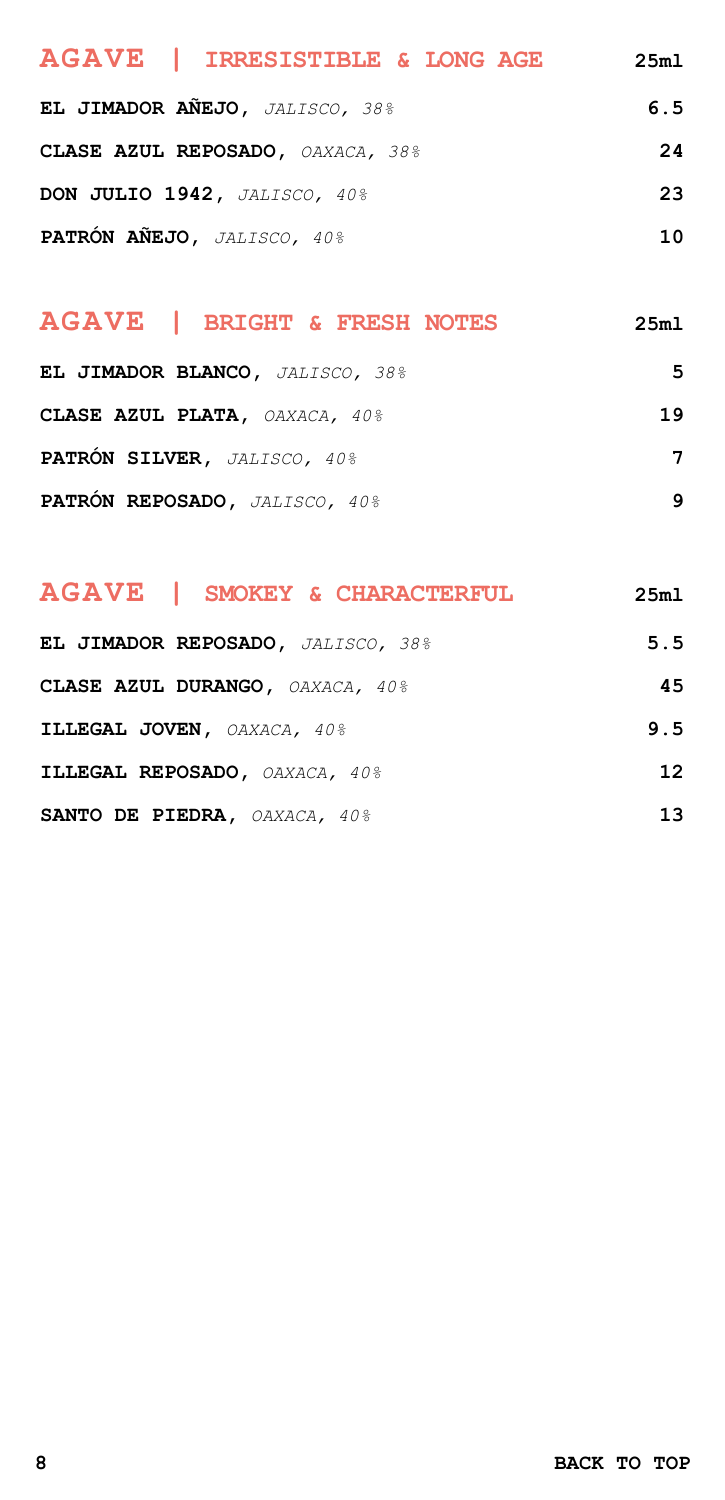<span id="page-8-0"></span>**ARDBEG 10YO,** *ISLAY, 40%* **7 AUCHENTOSHAN 12YO,** *LOWLANDS, 40%* **6.5 AUCHENTOSHAN THREE WOOD,** *LOWLANDS, 43%* **7.5 BRUICHLADDICH CLASSIC LADDIE,** *ISLAY, 50%* **7 BRUICHLADDICH ISLAY BARLEY 2011,** *ISLAY, 43%* **7.5 BRUICHLADDICH THE ORGANIC 2010,** *ISLAY, 50%* **11 GLENFIDDICH 15YO,** *SPEYSIDE, 40%* **7 GLENFIDDICH 18YO,** *SPEYSIDE, 40%* **11 GLENFIDDICH GRAN RESERVA 21YO,** *SPEYSIDE, 40%* **22 GLENFIDDICH GRAND CRU 23YO,** *SPEYSIDE, 40%* **32 GLENFIDDICH GRANDE COURONNE 26YO,** *SPEYSIDE, 43.8%* **60 GLENMORANGIE NECTAR D'OR, 12YO,** *HIGHLAND, 40%* **10.5 LAPHROAIG 10YO,** *ISLAY, 40%* **7.5 LAPHROAIG LORE,** *ISLAY, 48%* **14.5 LAPHROAIG SELECT,** *ISLAY, 40%* **6.5 MACALLAN SHERRY OAK CASK 12YO,** *SPEYSIDE, 48%* **10 OBAN 14YO,** *HIGHLAND, 43%* **8.5 PORT CHARLOTTE 10YO,** *ISLAY, 50%* **8.5 PORT CHARLOTTE ISLAY BARLEY 2011,** *ISLAY, 50%* **7.5 TALISKER 10YO,** *ISLE OF SKYE, 45.8%* **7 THE BALVENIE, PORT WOOD 21YO,** *SPEYSIDE, 40%* **24 THE BALVENIE, CARIBBEAN CASK 14YO,** *SPEYSIDE, 43%* **9 WHISKY | SCOTLAND, SINGLE MALT 25ml**

#### **WHISKY | SCOTLAND, BLENDED 25ml**

| JOHNNIE WALKER BLUE LABEL, AYRISHIRE, 40%              | 25 |
|--------------------------------------------------------|----|
| JOHNNIE WALKER GOLD LABEL RESERVE 18YO, AYRISHIRE, 40% | 10 |
| MONKEY SHOULDER ORIGINAL, SPEYSIDE, 40%                | 5  |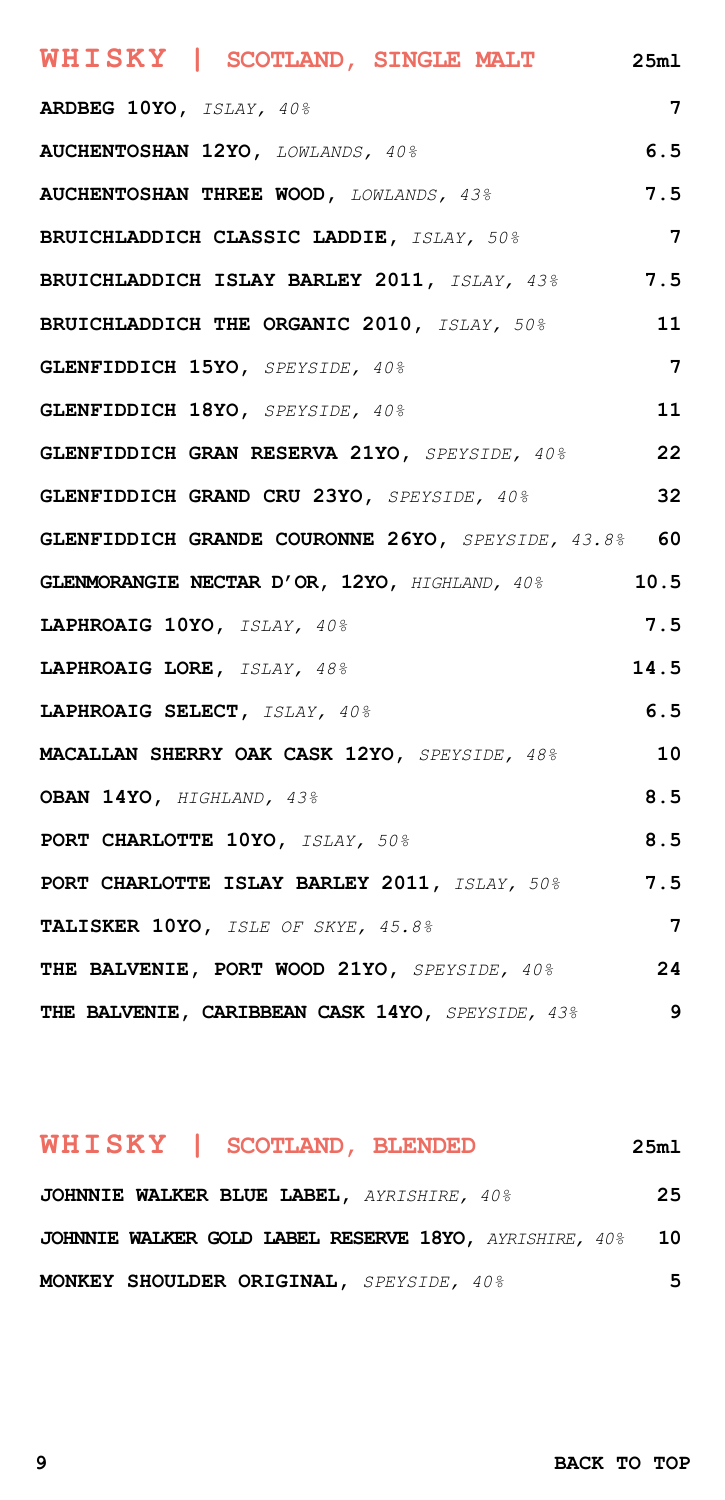<span id="page-9-0"></span>

| WHISKY   ENGLAND, SINGLE MALT                 | 25m1 |
|-----------------------------------------------|------|
| COTSWOLDS 2014 ODYSSEY BARLEY, COTSWOLDS, 46% | 7    |
| COTSWOLDS SHERRY FINISH, COTSWOLDS, 57.4%     | 11   |

#### **WHISKY | JAPAN 25ml**

**HIBIKI JAPANESE HARMONY,** *OSAKA, 43%* **11 NIKKA FROM THE BARREL,** *HOKKAIDO AND SENDAI, 51.4%* **9 THE CHITA,** *AICHI PREFECTURE, 43%* **9 THE HAKUSHU, AICHI,** *OSAKA AND YAMANASHI PREFECTURES, 43%* **15 THE YAMAZAKI 12, AICHI,** *OSAKA AND YAMANASHI PREFECTURES, 43%* **18 SUNTORY TOKI, AICHI,** *OSAKA AND YAMANASHI PREFECTURES, 43%* **6.5**

### **WHISKEY | IRELAND 25ml**

| JAMESON BLACK BARREL, IRELAND, 40%  | 8.5 |
|-------------------------------------|-----|
| JAMESON CASKMATES IPA, IRELAND, 40% | 6   |
| JAMESON ORIGINAL, IRELAND, 40%      | 5   |

### **WHISKEY | UNITED STATES 25ml**

| JACK DANIEL'S TENNESSEE, TENNESSEE, 43%     | 5    |
|---------------------------------------------|------|
| MAKER'S MARK, KENTUCKY, 45%                 | 5    |
| MAKER'S MARK 46, KENTUCKY 47%               | 7    |
| MICHTER'S STRAIGHT BOURBON, KENTUCKY, 45.7% | 9.5  |
| MICHTER'S STRAIGHT RYE, KENTUCKY, 42.4%     | 10   |
| MICHTER'S SOUR MASH, KENTUCKY, 43%          | 10.5 |
| WOODFORD RESERVE, KENTUCKY, 43.2%           | 6    |
| WOODFORD RYE, KENTUCKY, 45.2%               | 8    |
| SAZERAC RYE, KENTUCKY, 45.2%                | 8    |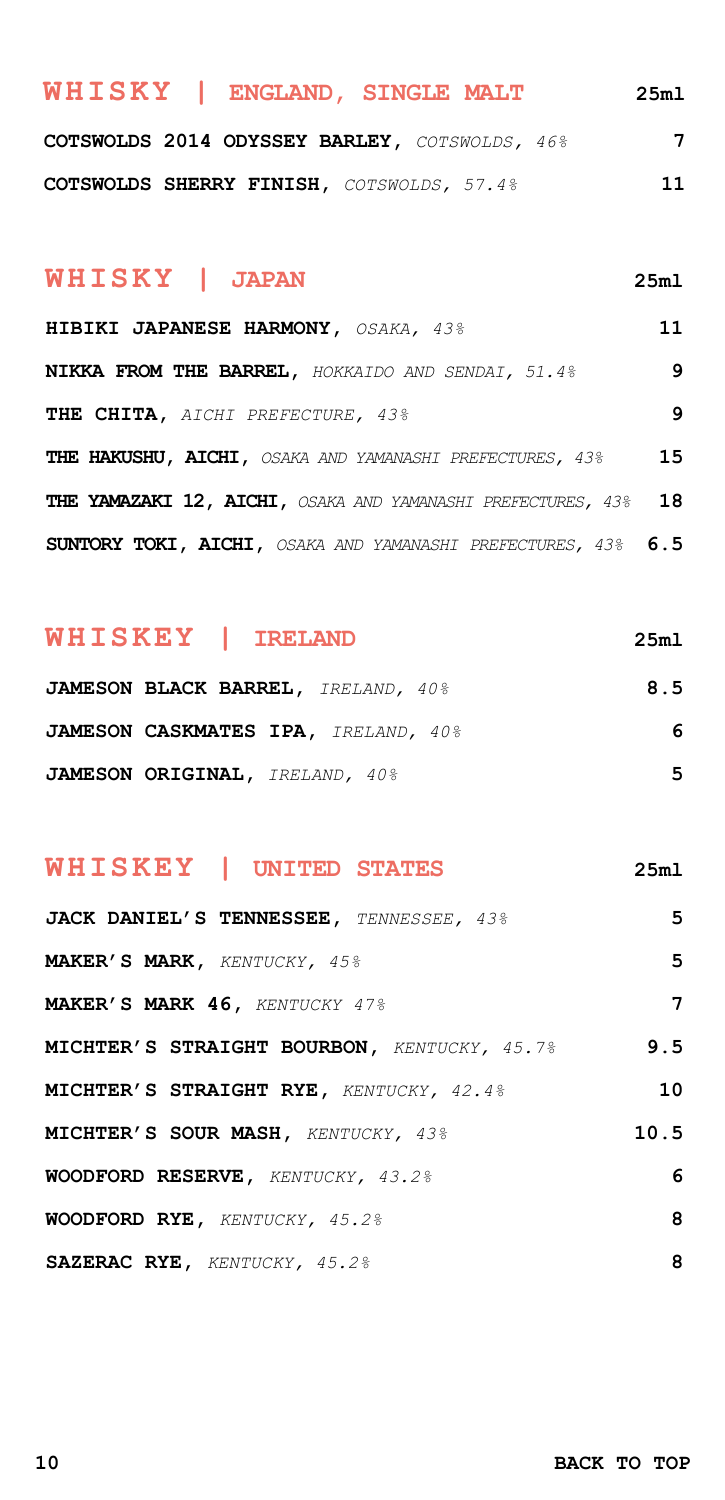# <span id="page-10-0"></span>**COTSWOLDS CREAM LIQUEUR,** *ENGLAND, 17%* **9.5 AUDEMUS COVERT,** *FRANCE, 33%* **8 SALIZA AMARETTO,** *ITALY, 28%* **8 AMARO MONTENEGRO,** *ITALY, 23%* **9.5 BAILEYS IRISH CREAM,** *SCOTLAND, 17%* **8 BÉNÉDICTINE D.O.M.,** *FRANCE, 40%* **10 CAZCABEL COFFEE LIQUEUR,** *MEXICO, 34%* **12 CHARTREUSE GREEN,** *FRANCE, 55%* **13 CHARTREUSE YELLOW,** *FRANCE, 40%* **12 CONKER COLD BREW COFFEE LIQUEUR,** *ENGLAND, 25%* **8 DISCARDED SWEET CASCARA VERMOUTH,** *SCOTLAND, 21%* **8 DUPONT VSOP, PAYS D'AUGE,** *FRANCE, 42%* **15 DRAMBUIE,** *SCOTLAND, 40%* **9 FERNET BRANCA,** *ITALY, 39%* **8 FERNET BRANCA MENTA,** *ITALY, 28%* **9 JÄGERMEISTER,** *GERMANY, 35%* **10 LA FÉE PARISIENNE ABSINTHE,** *FRANCE, 68%* **8.5 LUXARDO SAMBUCA,** *ITALY, 38%* **8 SKINOS MASTIHA,** *GREECE, 30%* **10 TARQUIN'S CORNISH PASTIS,** *ENGLAND, 42%* **10 TOSOLINI LIMONCELLO,** *ITALY, 27%* **10 RUBIS CHOCOLATE WINE,** *ENGLAND, 15%* **8 MOZART DARK CHOCOLATE,** *ITALY, 17%* **9 MOZART DARK COFFEE CHOCOLATE,** *ITALY, 17%* **9 MOZART WHITE CHOCOLATE VANILLA CREAM,** *ITALY, 15%* **9 FRANGELICO,** *ITALY, 20%* **7.5 LANIQUE,** *POLAND, 39%* **11 APEROL,** *ITALY, 11%* **5 CAMPARI,** *ITALY, 25%* **5.5 APERITIFS & DIGESIFS 50ml**

 **Contains nuts**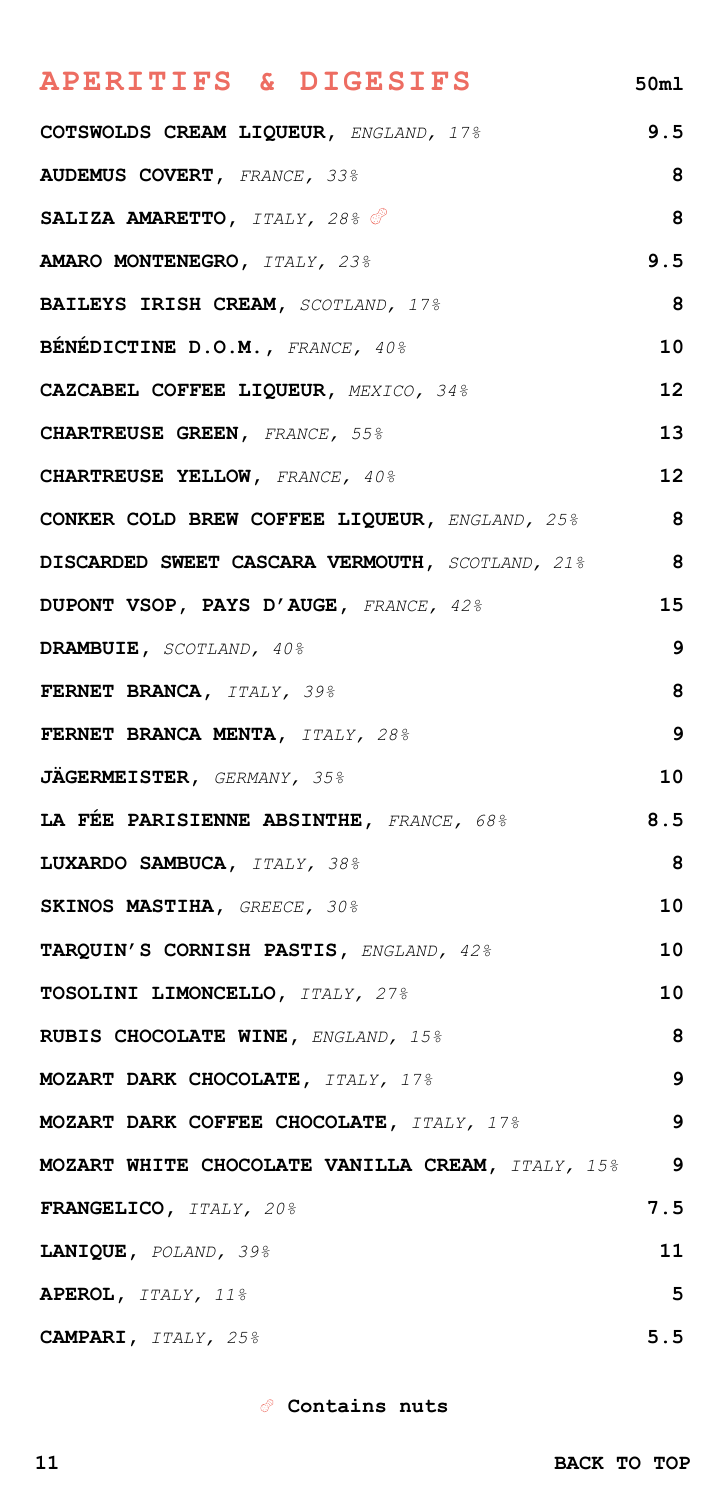# <span id="page-11-0"></span>**SWEET & FORTIFIED WINE 75ml SWEET WINE**

**SAUTERNES, CHÂTEAU LES MINGETS,** *FRANCE, 2014* **7 ALEATICO, SALICE SALENTINO DOLCE,** *FRANCE, 2012* **8 TORRES, FLORALIS ORO,** *SPAIN* **8**

#### **SWEET & FORTIFIED WINE 75ml**

#### **SHERRY**

| PEDRO XIMENEZ, MIRA LA MAR, SPAIN     | 8 |
|---------------------------------------|---|
| FINO, MIRA LA MAR, SPAIN              | 7 |
| AMONTILLADO NV, MIRA LA MAR, SPAIN    | 6 |
| CREAM, MIRA LA MAR, SPAIN             | 6 |
| OLOROSO, MIRA LA MAR, SPAIN           | 8 |
| <b>MANZANILLA, MIRA LA MAR, SPAIN</b> | 7 |

## **SWEET & FORTIFIED WINE 75ml PORT**

| GRAHAM'S, TAWNY, 10YO, PORTUGAL          | 10.5 |
|------------------------------------------|------|
| GRAHAM'S, TAWNY, 30YO, PORTUGAL          | 29.5 |
| OUINTA DO CRASTO. LBV 2013. PORTUGAL     | 6.5  |
| QUINTA DO CRASTO, VINTAGE 2016, PORTUGAL | 12   |
| WARRE'S, OTIMA 10YO TAWNY, PORTUGAL      | 11   |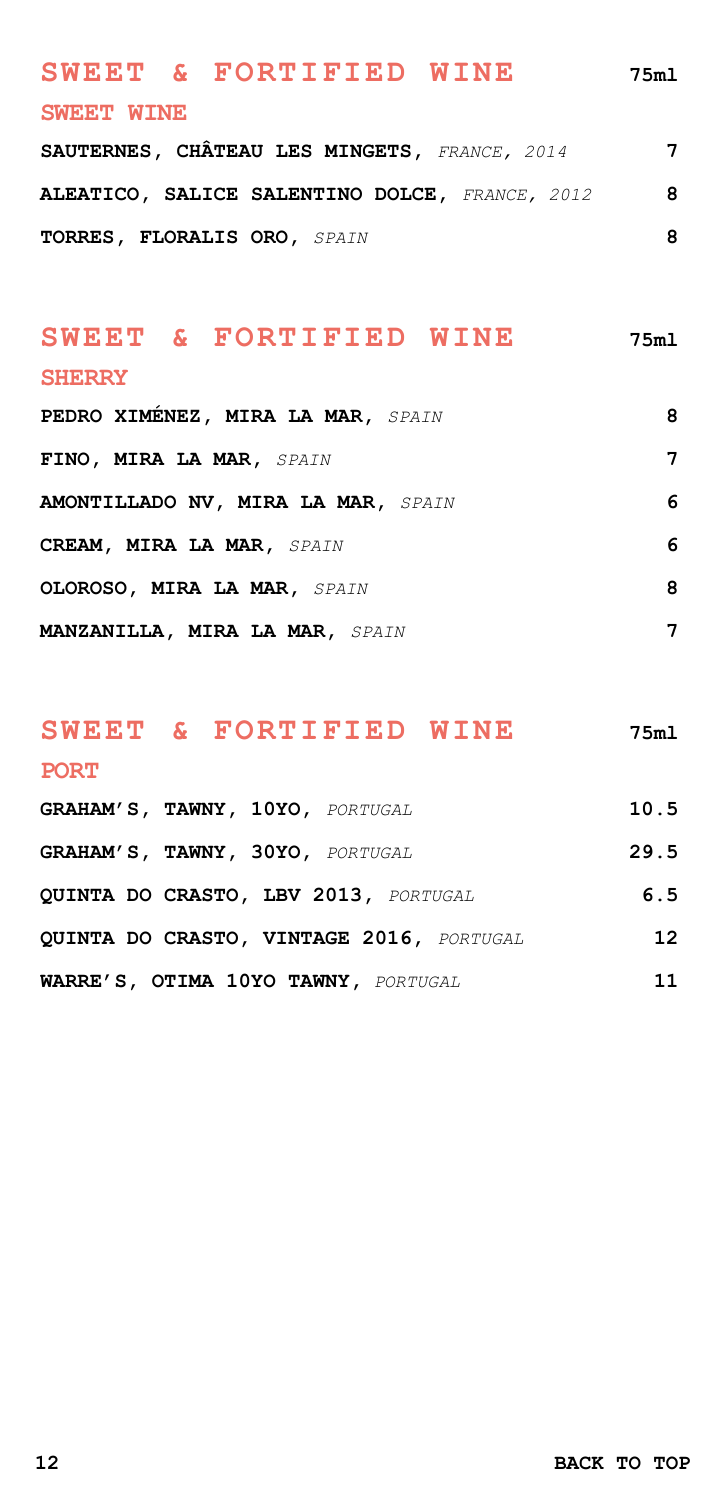<span id="page-12-0"></span>

| <b>BEER   DRAUGHT</b>                      | Half Pint |     |
|--------------------------------------------|-----------|-----|
| <b>MEANTIME ANYTIME IPA.</b> ENGLAND, 4.7% | 3.2       | -6  |
| PERONI NASTRO AZZURRO, ITALY, 5%           | 3.4       | 6.8 |
| ASAHI SUPER DRY, JAPAN, 5.2%               | 3.5       | 6.9 |
| CORNISH ORCHARDS CIDER, ENGLAND, 4.5%      | 3.2       | 6   |

### **BEER | BOTTLE Price**

| BEAVERTOWN NECK OIL IPA, ENGLAND, 4.3%                | 6.5 |
|-------------------------------------------------------|-----|
| GROLSCH SWINGTOP (450ML), NETHERLANDS, 4%             | 5.9 |
| <b>MEANTIME LONDON LAGER, ENGLAND, 4.5%</b>           | 5.5 |
| PERONI NASTRO AZZURRO LAGER, ITALY, 5.1% $\mathscr K$ | 5.5 |
| PERONI 0.0, ITALY, 0%                                 | 5   |
| SASSY PEAR CIDER, FRANCE, 2.5%                        | 6.5 |
| SASSY ROSÉ CIDER, FRANCE, 3%                          | 6.5 |

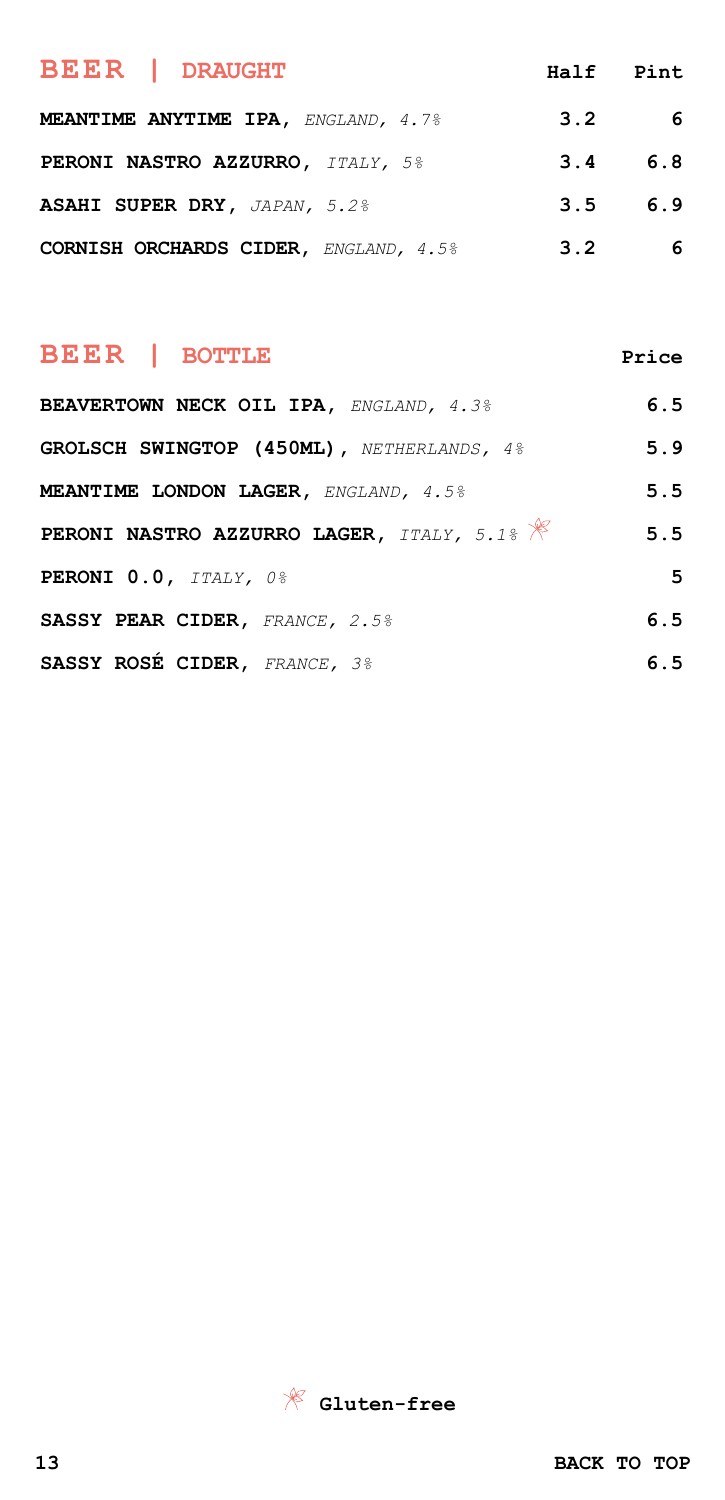#### <span id="page-13-0"></span>**CHAMPAGNE 125ml Bottle**

| MOËT & CHANDON IMPERIAL, BRUT, $NV$ | 13 | 78  |
|-------------------------------------|----|-----|
| BLANC DE BLANC A.R. LENOBLE, NV     |    | 99  |
| RUINART, BRUT, NV                   |    | 105 |
| RUINART, BLANC DE BLANCS, BRUT, NV  | 26 | 155 |
| DOM PÉRIGNON, MILLÉSIMÉ, BRUT, 2012 |    | 305 |

## **ROSÉ CHAMPAGNE 125ml Bottle**

**MOËT & CHANDON ROSÉ, BRUT,** *NV* **15 89 LOMBARD PREMIER CRU ROSÉ, BRUT,** *NV* **95 MOËT & CHANDON NECTAR IMPERIAL, ROSÉ NIR,** *NV* **125 MOËT & CHANDON GRAND VINTAGE ROSÉ, EXTRA BRUT, 145** *2012* **RUINART ROSÉ, BRUT,** *NV* **155 DOM PÉRIGNON ROSÉ, MILLÉSIMÉ, BRUT,** *2008* **650**

#### **SPARKLING WINE 125ml Bottle**

| PROSECCO, LA PIEVE PERGOLA, EXTRA BRUT,<br>VENETO, ITALY, NV | 9                | 39 |
|--------------------------------------------------------------|------------------|----|
| PROSECCO SUPERIORE, DELLA VITE,<br>EXTRA DRY, DOCG, ITALY V  | 12 <sup>12</sup> | 66 |
| NYETIMBER CLASSIC CUVÉE, BRUT, SUSSEX,<br>ENGLAND, NV        | 13               | 75 |
| WILD IDOL, ALCOHOL FREE SPARKLING WINE,                      | 10               | 59 |

*GERMANY*

# **ROSÉ WINE 175ml Bottle**

| <b>BOBAL AUTÉNTICO, UTIEL-REQUENA, SPAIN</b>     | 6.5 | 24 |
|--------------------------------------------------|-----|----|
| PINOT GRIGIO ROSÉ, SOSPIRO, VENETO, ITALY 7.25   |     | 27 |
| #LOU, CHÂTEAU PEYRASSOL, PROVENCE, FRANCE \$10.5 |     | 42 |
| WHISPERING ANGEL, CÔTES DES PROVENCE, FRANCE     | 15  | 65 |
| PORTE NOIRE BY IDRIS ELBA, CHÂTEAU               |     | 75 |
| SAINTE MARGUERITE, PROVENCE, FRANCE              |     |    |

#### **Vegan | Organic**

**Wine is also available in 125ml measures on request.**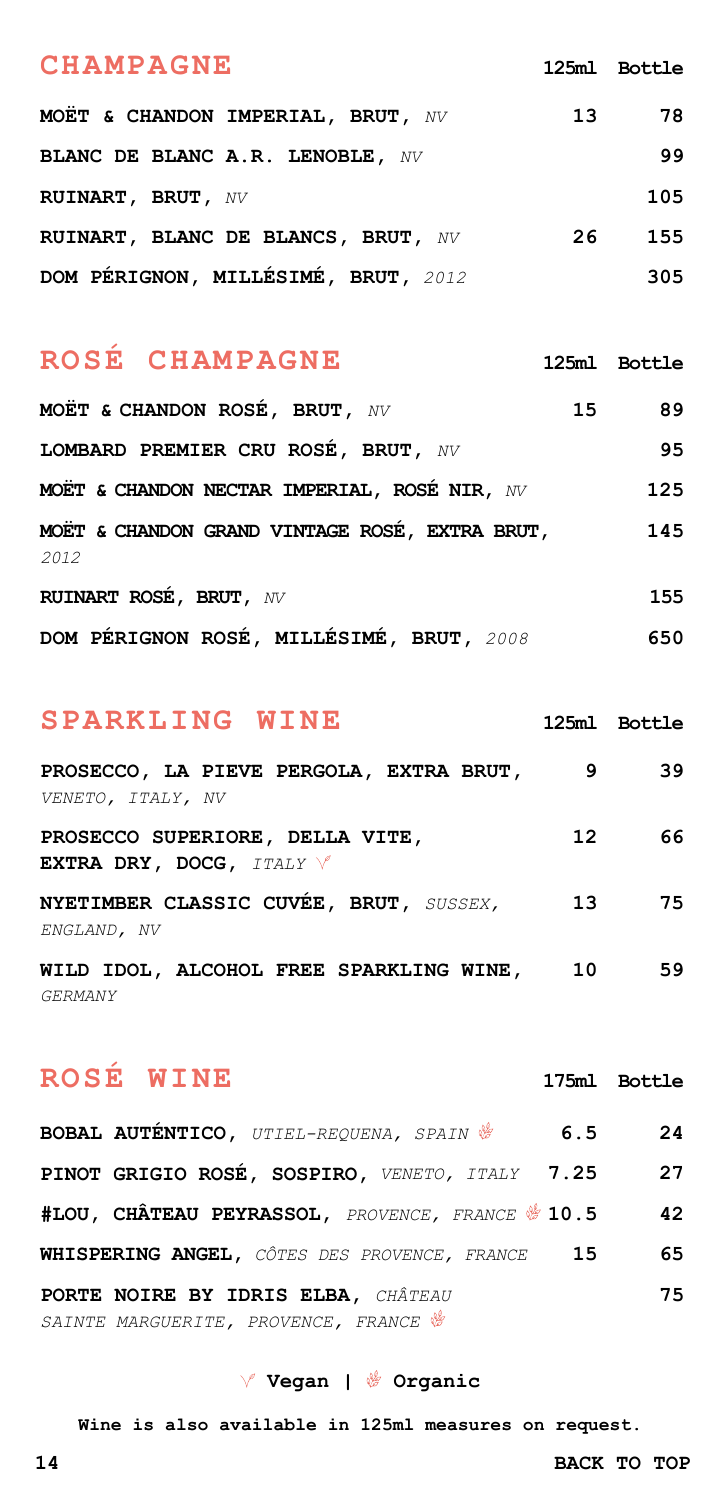<span id="page-14-0"></span>

| <b>WHITE WINE</b>                                                        |     | 175ml Bottle |
|--------------------------------------------------------------------------|-----|--------------|
| <b>MACABEO AUTÉNTICO,</b> UTIEL-REQUENA, SPAIN 6.5                       |     | 24           |
| SAUVIGNON BLANC, CASA LEJANO, CENTRAL<br>VALLEY, CHILE                   |     | 25           |
| PICPOUL DE PINET, RÉSERVE ROQUEMOLIÈRE,<br>LANGUEDOC, FRANCE             |     | 27           |
| VINHO VERDE, QUINTA DA LIXA, PORTUGAL                                    | 7.5 | 28           |
| FLOR DE CRASTO BRANCO, QUINTA DO CRASTO,<br>DOURO, PORTUGAL              |     | 30           |
| CHARDONNAY VIEILLES VIGNES LES<br>MOUGEOTTES, PAYS D'OC, FRANCE          |     | 32           |
| PINOT GRIGIO, PUIATTINO, FRUILI, ITALY                                   | -8  | 33           |
| GAVI DI GAVI, 'LA MINAIA', BERGAGLIO,<br>PIEMONTE, ITALY                 |     | 34           |
| SAUVIGNON BLANC, LE PETITE ABBAYE, LOIRE, 9<br>FRANCE                    |     | 36           |
| ALBARIÑO, ALBA MARTÍN, RÍAS BAIXAS, SPAIN                                |     | 38           |
| CHENIN BLANC, OVR, KEN FORRESTER,<br>STELLENBOSCH, SOUTH AFRICA          | 9.5 | 38           |
| CHARDONNAY, BON VALLON, UNWOODED, DE<br>WETSHOF, ROBERTSON, SOUTH AFRICA |     | 40           |
| SAUVIGNON BLANC, SERESIN, MARLBOROUGH,<br>NEW ZEALAND &                  |     | 45           |
| CHABLIS DOMAINE BIEVIELLE, BURGUNDY, 12.5                                |     | 49           |
| CHARDONNAY CHÂTEAU STE MICHELLE,<br>WASHINGTON, USA                      |     | 55           |
| CLOUDY BAY SAUVIGNON BLANC, MARLBOROUGH, 20<br>NEW ZEALAND               |     | 78           |
| PULIGNY-MONTRACHET LEFLAIVE, BURGUNDY,<br>FRANCE                         |     | 105          |
| PASSERINA VOLA VOLÉ, MARCHE, ITALY                                       |     | 40           |

 **Organic**

**Wine is also available in 125ml measures on request.**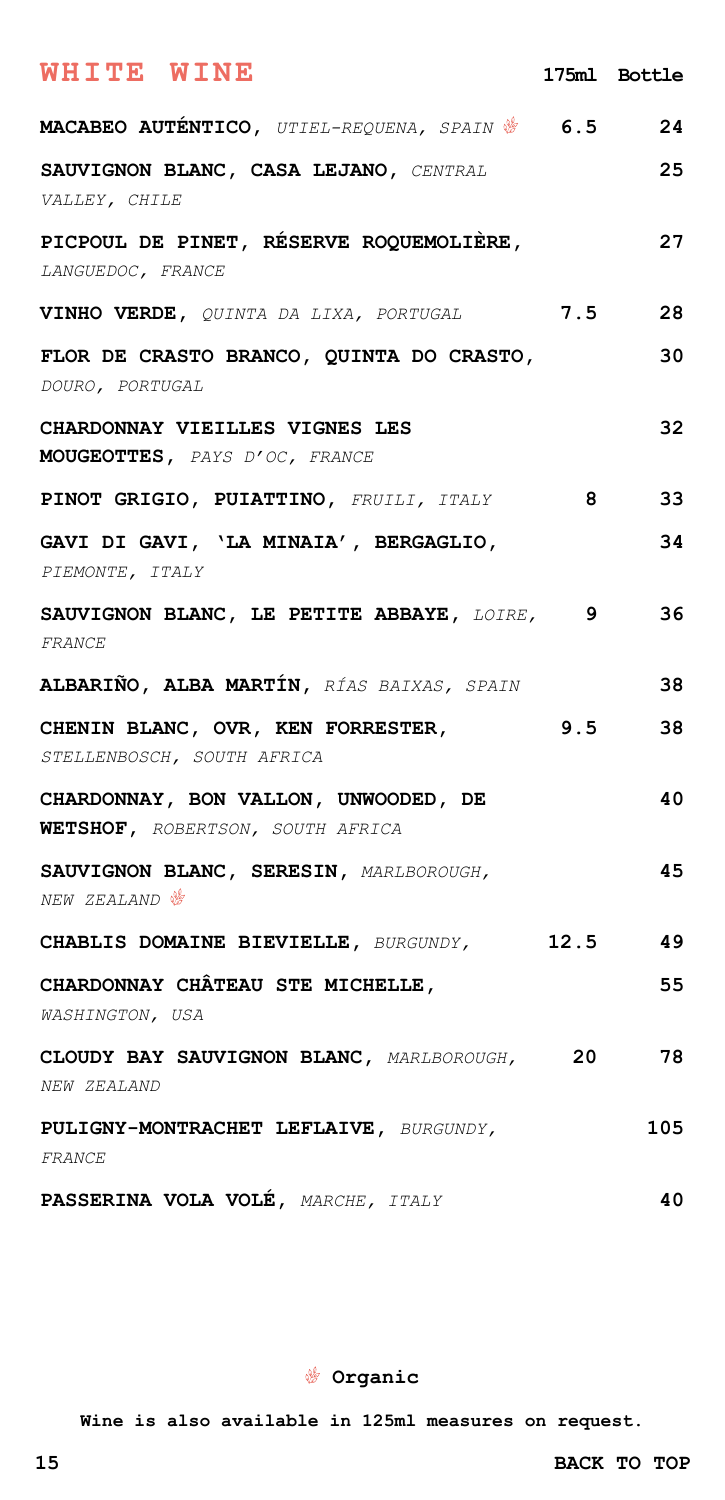<span id="page-15-0"></span>

| RED WINE                                                                   |    | 175ml Bottle |
|----------------------------------------------------------------------------|----|--------------|
| BOBAL-TEMPRANILLO AUTÉNTICO,<br>UTIEL-REQUINA, SPAIN                       |    | $6.5$ 24     |
| MERLOT, CASA LEJANO, CENTRAL VALLEY, CHILE 7.5                             |    | 28           |
| CABERNET SAUVIGNON LES MOUGEOTTES,<br>PAYS D'OC, FRANCE                    |    | 28           |
| PINOT NOIR RESERVE BLOCK 16 LA PLAYA,<br>LIMARI, CHILE                     |    | 32           |
| PRIMITIVO BLEND, APPASSIMENTO EDIZIONE<br>ORO ROSSO, VENETO, ITALY         |    | 35           |
| SYRAH 'THE FRANCOPHILE', THE LIBERATOR, 8<br>STELLENBOSCH, SOUTH AFRICA    |    | 33           |
| MALBEC, DON DAVID, EL ESTECO, SALTA,<br>ARGENTINA                          | 9  | 36           |
| QUINTA DA FOZ DE TEMILIBOS, SINGLE<br>VINEYARD, DOURO, PORTUGAL            |    | 42           |
| RIOJA RESERVA, FINCAS DE AZABACHE,<br>ALDEANUEVA, RIOJA, SPAIN             |    | 11 1<br>44   |
| MONTEPULCIANO VOLA VOLÉ, CANTINA<br>ORSOGNA, ABRUZZO, ITALY                | 11 | 44           |
| MALBEC, SELLECION DE FAMILLIA, HUMBERTO<br>CANALE, PATAGONIA, ARGENTINA    |    | 52           |
| CHÂTEAU PEY-BONHOMME LES TOURS, CÔTES DE<br><b>BLAYE, BORDEAUX, FRANCE</b> |    | 55           |
| CABERNET SAUVIGNON, THELEMA, STELLENBOSCH,<br>SOUTH AFRICA                 |    | 75           |
| BAROLO, SERRALUNGA D'ALBA FONTANAFREDDA,<br>PIEMONTE, ITALY                |    | 85           |
| PINOT NOIR, MARIONS VINERYARD, SCHUBERT,<br>NEW ZEALAND <sup>®</sup>       |    | 92           |
| MALBEC, SOPHENIA, FINCA SOPHENIA, MENDOZA,<br>ARGENTINA 1.5L               |    | 95           |
| SAINT-GEORGES ST-EMILION, LA ROSE DES<br>GEORGES, BORDEAUX, FRANCE 1.5L    |    | 135          |

 **Organic**

**Wine is also available in 125ml measures on request.**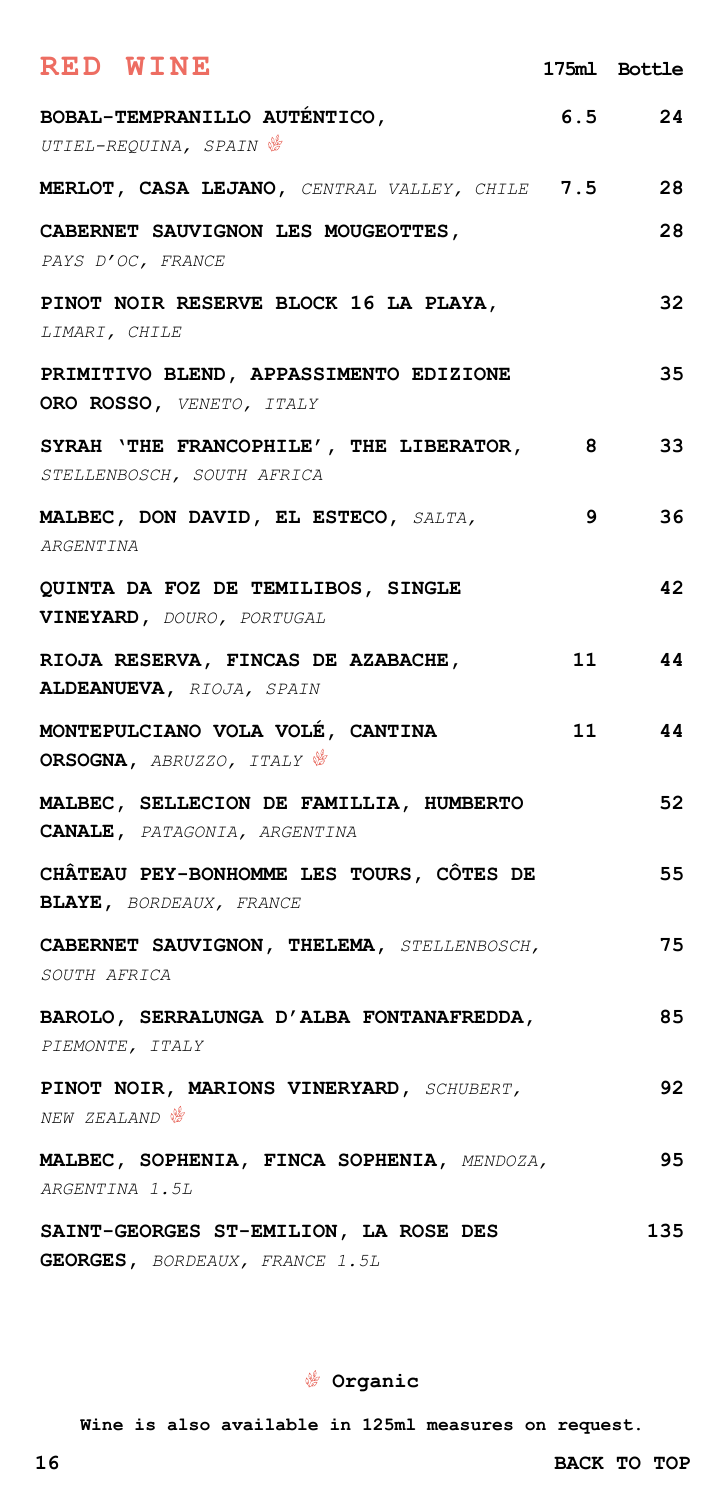<span id="page-16-0"></span>

| SOFT DRINKS   SODAS 200ML                     | Price                    |
|-----------------------------------------------|--------------------------|
| COCA-COLA   DIET COKE   COKE ZERO             | 3                        |
| FEVER-TREE DARK MIXERS                        | 3                        |
| LIGHT GINGER BEER   SMOKEY GINGER ALE         |                          |
| MADAGASCAN VANILLA COLA   LIGHT AROMATIC      |                          |
| FEVER-TREE LEMONADE                           | 3                        |
| LIGHT LEMONADE   SICILIAN LEMONADE            |                          |
| FEVER-TREE SODAS                              | 3.2                      |
| MEXICAN LIME   BLOOD ORANGE   APRICOT & GRAPE |                          |
| RASPBERRY & ROSE                              |                          |
| FEVER-TREE TONIC WATER                        | 3                        |
| INDIAN TONIC   REFRESHINGLY LIGHT             |                          |
| LIGHT MEDITERRANEAN   ELDERFLOWER             |                          |
| LONDON ESSENCE WHITE PEACH & JASMINE SODA     | $\overline{\phantom{a}}$ |
| MERCHANT'S HEART HIBISCUS TONIC WATER         | 3.5                      |
| <b>APPLETISER</b> (275ML)                     | 3.2                      |
| RED BULL (250ML)                              | 4.50                     |

| <b>SOFT DRINKS   JUICES 200ML</b> | Price |
|-----------------------------------|-------|
| <b>APPLE</b>   102 KCAL           | 2.75  |
| <b>CRANBERRY</b>   112 KCAL       | 2.75  |
| <b>GRAPEFRUIT</b>   102 KCAL      | 2.75  |
| ORANGE   96 KCAL                  | 2.75  |
| PINEAPPLE   102 KCAL              | 2.75  |
| TOMATO   28 KCAL                  | 2.75  |

| SOFT DRINKS   MINERAL WATER | Price |
|-----------------------------|-------|
| $STILI$ , $(750ML)$         | 4.5   |
| SPARKLING (750ML)           | 4.5   |
| $STILI$ , $(330ML)$         | 2.3   |
| <b>SPARKLING</b> (330ML)    | 2.3   |
|                             |       |